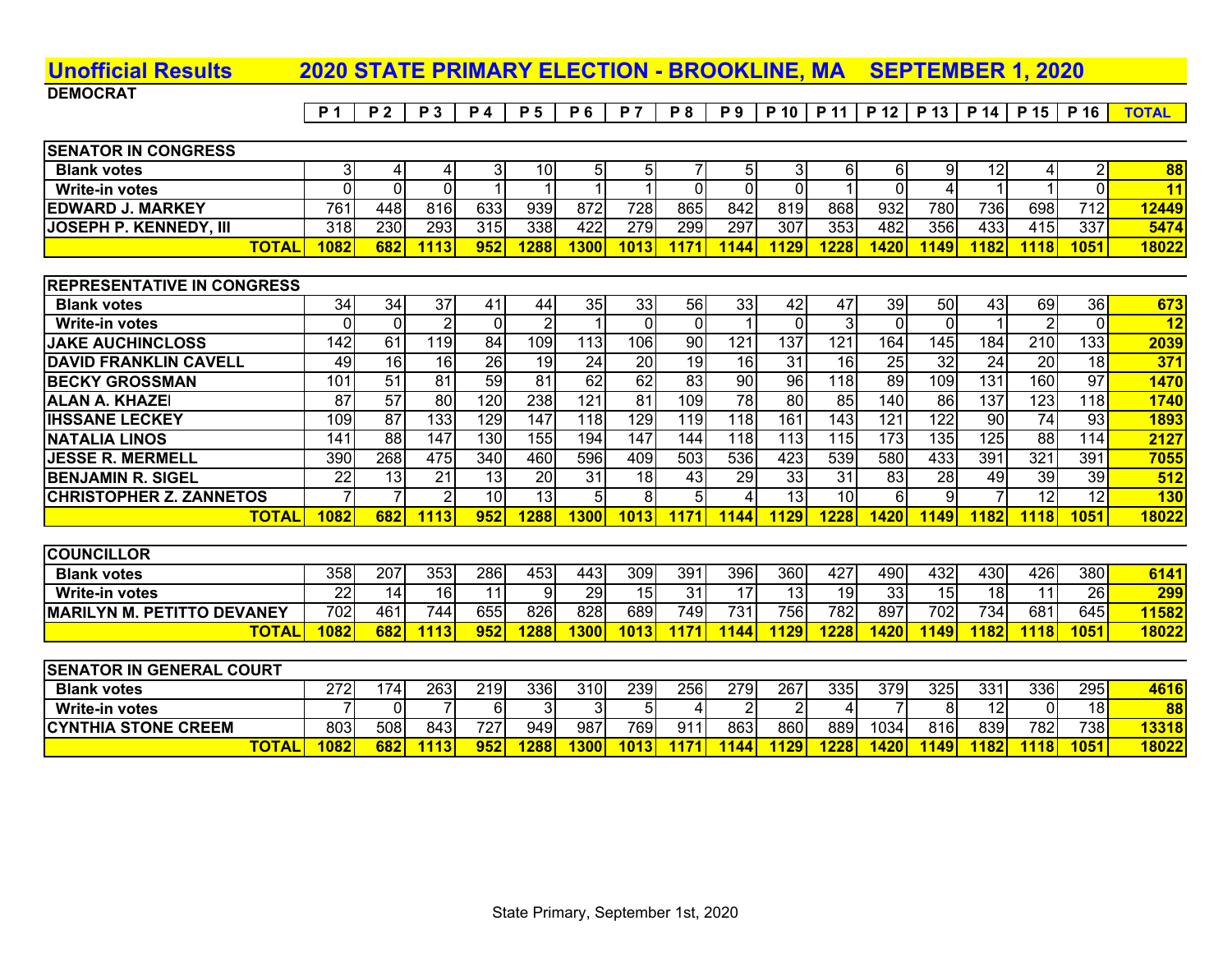### **Unofficial Results 2020 STATE PRIMARY ELECTION - BROOKLINE, MA SEPTEMBER 1, 2020**

**DEMOCRAT** 

**P 1 P 2 P 3 P 4 P 5 P 6 P 7 P 8 P 9 P 10 P 11 P 12 P 13 P 14 P 15 P 16 TOTAL**

| <b>REPRESENTATIVE IN GENERAL COURT - PRECINCT 1</b>      |                  |                 |                  |                  |                  |                  |                  |                  |                  |                  |                         |                  |                         |                  |                  |                  |                 |
|----------------------------------------------------------|------------------|-----------------|------------------|------------------|------------------|------------------|------------------|------------------|------------------|------------------|-------------------------|------------------|-------------------------|------------------|------------------|------------------|-----------------|
| <b>Blank votes</b>                                       | 322              |                 |                  |                  |                  |                  |                  |                  |                  |                  |                         |                  |                         |                  |                  |                  | 322             |
| <b>Write-in votes</b>                                    | 10               |                 |                  |                  |                  |                  |                  |                  |                  |                  |                         |                  |                         |                  |                  |                  | 10              |
| <b>MICHAEL J. MORAN</b>                                  | 750              |                 |                  |                  |                  |                  |                  |                  |                  |                  |                         |                  |                         |                  |                  |                  | 750             |
| <b>TOTAL</b>                                             | 1082             | 0               | $\overline{0}$   | $\bf{0}$         | $\mathbf{0}$     | $\bf{0}$         | $\bf{0}$         | $\mathbf{0}$     | $\mathbf{0}$     | $\mathbf{0}$     | $\bf{0}$                | $\bf{0}$         | $\overline{\mathbf{0}}$ | $\mathbf{0}$     | $\bf{0}$         | $\mathbf{0}$     | 1082            |
|                                                          |                  |                 |                  |                  |                  |                  |                  |                  |                  |                  |                         |                  |                         |                  |                  |                  |                 |
| REPRESENTATIVE IN GENERAL COURT - PRECINCT 5             |                  |                 |                  |                  |                  |                  |                  |                  |                  |                  |                         |                  |                         |                  |                  |                  |                 |
| <b>Blank votes</b>                                       |                  |                 |                  |                  | 335              |                  |                  |                  |                  |                  |                         |                  |                         |                  |                  |                  | 335             |
| Write-in votes                                           |                  |                 |                  |                  | 10               |                  |                  |                  |                  |                  |                         |                  |                         |                  |                  |                  | 10              |
| <b>NIKA C. ELUGARDO</b>                                  |                  |                 |                  |                  | 943              |                  |                  |                  |                  |                  |                         |                  |                         |                  |                  |                  | 943             |
| <b>TOTAL</b>                                             | $\mathbf{0}$     | $\mathbf{0}$    | $\mathbf{0}$     | $\mathbf{0}$     | 1288             | $\mathbf{0}$     | $\mathbf{0}$     | $\mathbf{0}$     | $\overline{0}$   | $\Omega$         | $\mathbf{0}$            | $\mathbf{0}$     | $\overline{\mathbf{0}}$ | $\mathbf{0}$     | $\mathbf{0}$     | $\mathbf{0}$     | <b>1288</b>     |
|                                                          |                  |                 |                  |                  |                  |                  |                  |                  |                  |                  |                         |                  |                         |                  |                  |                  |                 |
| REPRESENTATIVE IN GENERAL COURT - PRECINCTS 2-4, 6-13    |                  |                 |                  |                  |                  |                  |                  |                  |                  |                  |                         |                  |                         |                  |                  |                  |                 |
| <b>Blank votes</b>                                       |                  | 172             | 283              | 225              |                  | 281              | $\overline{227}$ | 256              | 270              | 286              | $\overline{311}$        | 386              | 325                     |                  |                  |                  | 3022            |
| <b>Write-in votes</b>                                    |                  | 1               | 9 <sub>l</sub>   | 10               |                  | $\overline{5}$   | 8                | $\overline{7}$   | 6                | $\overline{5}$   | 4                       | 6                | $\overline{10}$         |                  |                  |                  | $\overline{71}$ |
| <b>TOMMY VITOLO</b>                                      |                  | 509             | 821              | $\overline{717}$ |                  | 1014             | $\overline{778}$ | $\overline{908}$ | 868              | 838              | 913                     | 1028             | 814                     |                  |                  |                  | 9208            |
| <b>TOTAL</b>                                             | $\mathbf{0}$     | 682             | 1113             | 952              | $\mathbf{0}$     | 1300             | 1013             | 1171             | 1144             | 1129             | 1228                    | 1420             | 1149                    | $\mathbf{0}$     | $\mathbf{0}$     | $\mathbf{0}$     | 12301           |
|                                                          |                  |                 |                  |                  |                  |                  |                  |                  |                  |                  |                         |                  |                         |                  |                  |                  |                 |
| <b>REPRESENTATIVE IN GENERAL COURT - PRECINCTS 14-16</b> |                  |                 |                  |                  |                  |                  |                  |                  |                  |                  |                         |                  |                         |                  |                  |                  |                 |
| <b>Blank votes</b>                                       |                  |                 |                  |                  |                  |                  |                  |                  |                  |                  |                         |                  |                         | 402              | 403              | 321              | <b>1126</b>     |
| <b>Write-in votes</b>                                    |                  |                 |                  |                  |                  |                  |                  |                  |                  |                  |                         |                  |                         | 14               | 1                | 20               | 35              |
| <b>EDWARD F. COPPINGER</b>                               |                  |                 |                  |                  |                  |                  |                  |                  |                  |                  |                         |                  |                         | 766              | 714              | 710              | 2190            |
| <b>TOTAL</b>                                             | $\overline{0}$   | 0               | 0                | $\overline{0}$   | 0                | $\mathbf{0}$     | $\mathbf{0}$     | $\mathbf{0}$     | $\overline{0}$   | $\mathbf{0}$     | $\overline{\mathbf{0}}$ | $\mathbf{0}$     | $\mathbf{0}$            | 1182             | <b>1118</b>      | 1051             | 3351            |
|                                                          |                  |                 |                  |                  |                  |                  |                  |                  |                  |                  |                         |                  |                         |                  |                  |                  |                 |
| <b>REGISTER OF PROBATE</b>                               |                  |                 |                  |                  |                  |                  |                  |                  |                  |                  |                         |                  |                         |                  |                  |                  |                 |
| <b>Blank votes</b>                                       | 360              | 205             | $\overline{347}$ | 277              | 425              | 452              | 313              | 383              | 379              | 356              | 411                     | 479              | 397                     | 393              | 395              | 339              | 5911            |
| <b>Write-in votes</b>                                    | 3                | 1               | 3 <sub>l</sub>   | $\overline{2}$   | 4                | $\overline{0}$   | 4                | 2                |                  | 4                | 4                       | 3                | $\overline{2}$          | 3                | $\mathbf 1$      | 20               | 57              |
| <b>COLLEEN MARIE BRIERLEY</b>                            | 238              | 151             | 252              | 193              | 265              | 252              | $\overline{224}$ | 229              | $\overline{241}$ | 233              | 237                     | 286              | $\overline{224}$        | $\overline{214}$ | $\overline{205}$ | $\overline{212}$ | 3656            |
| <b>NOEL T. DIBONA</b>                                    | 79               | 86              | 107              | 87               | $\overline{112}$ | 102              | 66               | 98               | 80               | 87               | 102                     | 116              | $\overline{71}$         | $\overline{87}$  | 69               | 85               | 1434            |
| <b>KATHRYN E. HUBLEY</b>                                 | 173              | 108             | 189              | 160              | 194              | $\overline{225}$ | 186              | $\overline{226}$ | $\overline{214}$ | $\overline{208}$ | $\overline{216}$        | 244              | 187                     | 211              | 137              | 129              | 3007            |
| <b>COURTNEY M. MADDEN</b>                                |                  |                 |                  |                  |                  | $\overline{111}$ | 106              | 108              | 93               | 127              | $\overline{113}$        | $\overline{130}$ | $\overline{96}$         | $\overline{82}$  | 53               | $\overline{54}$  | 1503            |
|                                                          | 86               | $\overline{56}$ | $\overline{97}$  | 90               | 101              |                  |                  |                  |                  |                  |                         |                  |                         |                  |                  |                  |                 |
| <b>MICHAEL F. WALSH</b>                                  | $\overline{143}$ | 75              | $\overline{118}$ | 143              | 187              | 158              | 114              | 125              | 136              | 114              | 145<br>1228             | 162              | $\overline{172}$        | 192              | 258              | $\overline{212}$ | 2454            |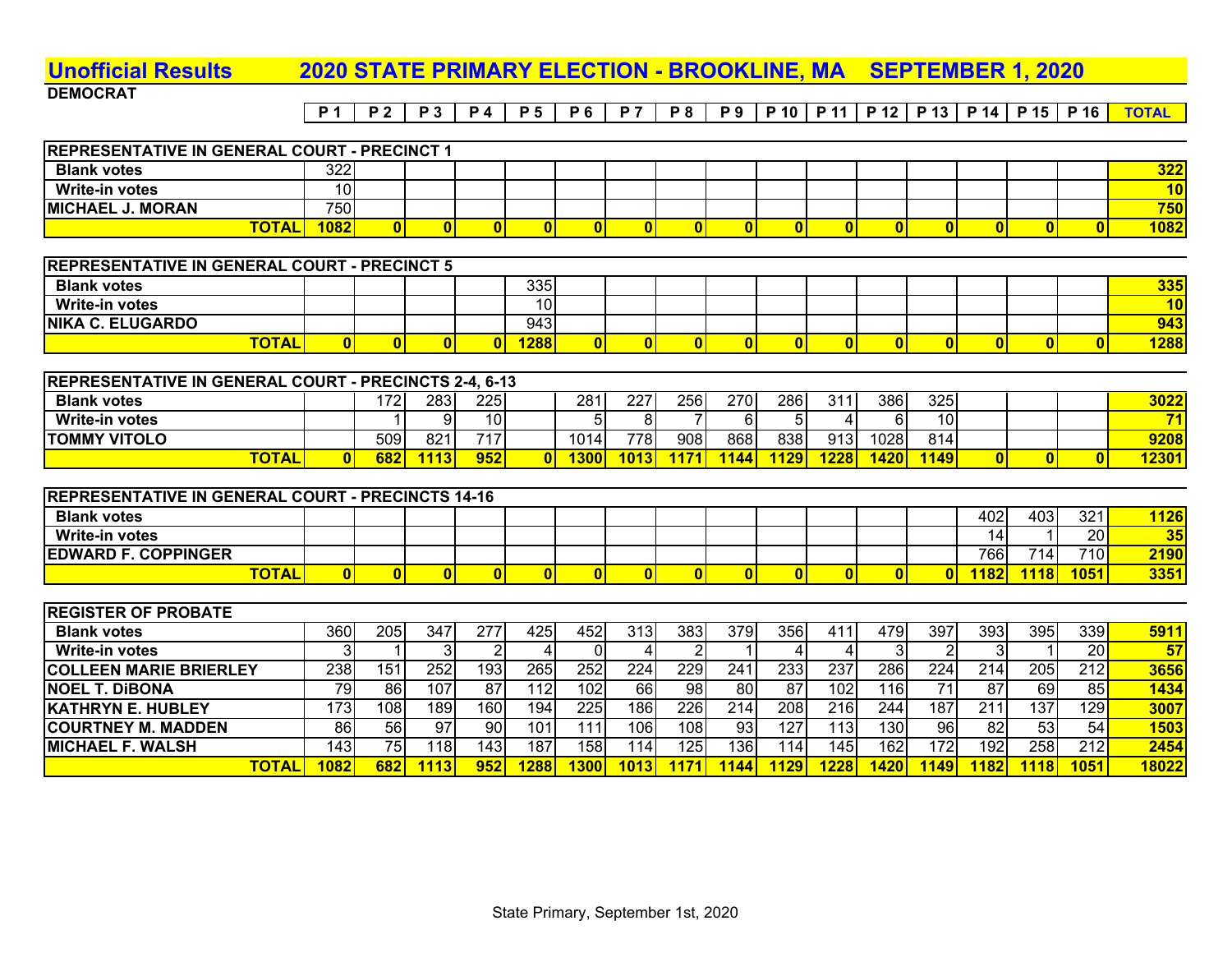# **Unofficial Results 2020 STATE PRIMARY ELECTION - BROOKLINE, MA SEPTEMBER 1, 2020**

**DEMOCRAT** 

|  |  |  |  |  |  |  |  | P1   P2   P3   P4   P5   P6   P7   P8   P9   P10   P11   P12   P13   P14   P15   P16 <mark>  TOTAL  </mark> |
|--|--|--|--|--|--|--|--|-------------------------------------------------------------------------------------------------------------|
|  |  |  |  |  |  |  |  |                                                                                                             |

| <b>COUNTY COMMISSIONER</b> |       |      |      |             |      |      |      |      |      |            |                  |       |      |      |      |      |      |            |
|----------------------------|-------|------|------|-------------|------|------|------|------|------|------------|------------------|-------|------|------|------|------|------|------------|
| <b>Blank votes</b>         |       | 147  | 685  | 1088        | 926  | 390  | 369  | 1009 | 143  | 176        | 109 <sup>7</sup> | 1294  | 1483 | 214  | 1217 | 1242 | 1169 | 18643      |
| Write-in votes             |       |      |      |             |      |      |      |      |      |            |                  |       |      | 14   |      |      | 24   | <b>163</b> |
| <b>JOSEPH P. SHEA</b>      |       | 413I | 282  | 4631        | 369  | 453  | 4691 | 400  | 463  | 427        | 429              | 458   | 518  | 412  | 462  | 386  | 354  | 6758       |
| <b>DENNIS J. GUILFOYLE</b> |       | 127  | 111  | 139I        | 155  | 203  | 221  | 151  | 168  | 171.       | 159I             | 1491  | 183  | 161  | 1721 | 209l | 181  | 2660       |
| <b>ICHARLES B. RYAN</b>    |       | 160I | 110I | 180I        | 171  | 198  | 194  | 1661 | 216  | 202        | 187              | 1791  | 252  | 177  | 194  | 147  | 112  | 2845       |
| <b>RICHARD R. STAITI</b>   |       | 310I | 173I | 343         | 269  | 318l | 340l | 290  | 346  | <b>300</b> | 382              | 368   | 396  | 320  | 314  | 244  | 262  | 4975       |
|                            | ΤΟΤΑΙ | 2164 | 1364 | <b>2226</b> | 1904 | 2576 |      | 2026 | 2342 | 2288       | 2258             | 24561 | 2840 | 2298 | 2364 | 2236 | 2102 | 36044      |

| <b>ICOUNTY TREASURER</b>    |              |      |                  |     |      |      |            |      |       |            |      |      |      |             |     |      |      |        |
|-----------------------------|--------------|------|------------------|-----|------|------|------------|------|-------|------------|------|------|------|-------------|-----|------|------|--------|
| <b>Blank votes</b>          |              | 350  | 195 <sub>1</sub> | 349 | 258  | 434  | 456        | 305  | 370   | 370I       | 339I | 417  | 480  | 390         | 393 | 399  | 362  | 5867   |
| Write-in votes              |              |      |                  |     |      | 51   | ΟI         |      |       | 01         |      |      |      |             |     |      | 61   | 44     |
| <b>IMICHAEL G. BELLOTTI</b> |              | 357  | 237              | 367 | 357  | 407  | 366        | 300  | 347   | <b>340</b> | 351  | 344  | 421  | 323         | 400 | 4201 | 376  | 5713   |
| <b>IBRAD L. CROALL</b>      |              | 370I | 249              | 392 | 333  | 4421 | 4781       | 406  | 453   | 434        | 437  | 463  | 519I | 433         | 384 | 298  | 307  | 6398   |
|                             | <u>TOTAL</u> | 1082 | 682              | 113 | 952. | 1288 | <b>300</b> | 1013 | 1171. | 144        | 1129 | 1228 | 1420 | <b>1149</b> | 182 | 118  | 1051 | 180221 |

| <b>SHERIFF (VACANCY)</b>    |      |      |       |      |             |     |      |      |     |                  |                   |      |             |     |      |      |                 |
|-----------------------------|------|------|-------|------|-------------|-----|------|------|-----|------------------|-------------------|------|-------------|-----|------|------|-----------------|
| <b>Blank votes</b>          | 336  | 1831 | 316I  | 2281 | 363         | 370 | 263  | 316  | 323 | 306 <sub>1</sub> | 366               | 395I | 348         | 354 | 375I | 323  | 5165            |
| <b>Write-in votes</b>       |      |      |       |      |             |     |      |      |     |                  |                   |      |             |     |      | ا2ا  | 70 <sub>1</sub> |
| <b>JAMES F. COUGHLIN</b>    | 144  | 111  | 153I  | 138  | 216         | 165 | 1351 | 150  | 128 | 167              | 160               | 200  | 182         | 193 | 245  | 201  | 2688            |
| <b>PATRICK W. McDERMOTT</b> | 215  | 140  | 217   | 214  | 234         | 229 | 183I | 213  | 198 | 204              | 257               | 2331 | 199         | 246 | 209l | 176  | 3367            |
| <b>WILLIAM J. PHELAN</b>    | 382  | 248  | 419I  | 368  | 465         | 535 | 430I | 487  | 494 | 4481             | 441               | 590  | 418         | 383 | 285  | 339  | 6732            |
| TOTAL                       | 1082 | 682  | 11131 | 952  | <b>1288</b> | 300 | 1013 | 1171 |     | 1129             | 1228 <sub>1</sub> | 1420 | <b>1149</b> | 182 | 1118 | 1051 | 18022           |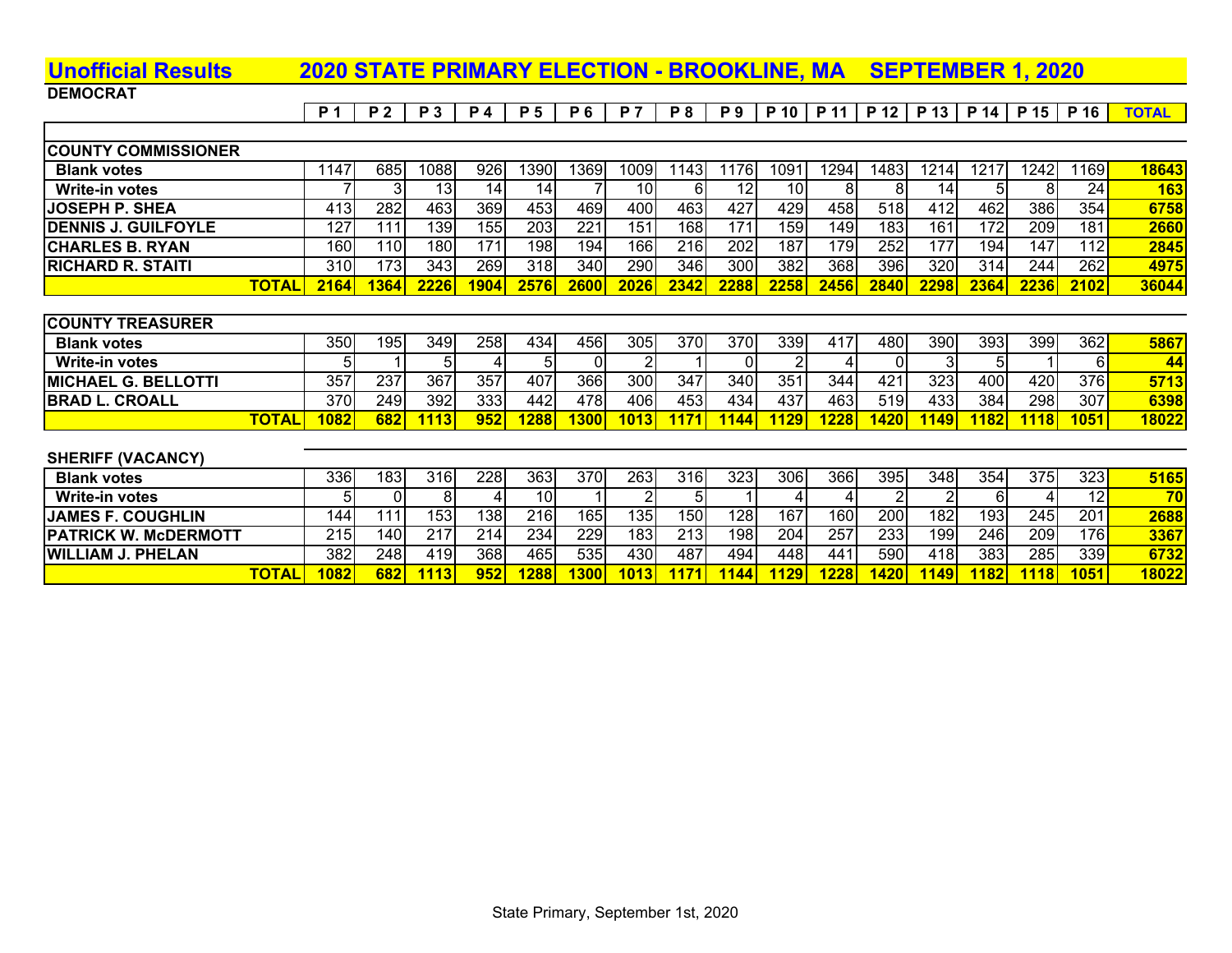| <b>Unofficial Results</b>         |              | 2020 STATE PRIMARY ELECTION - BROOKLINE, MA SEPTEMBER 1, 2020 |                 |                 |                 |                          |                 |            |                 |                 |                 |                 |                 |                |                           |                 |                 |              |
|-----------------------------------|--------------|---------------------------------------------------------------|-----------------|-----------------|-----------------|--------------------------|-----------------|------------|-----------------|-----------------|-----------------|-----------------|-----------------|----------------|---------------------------|-----------------|-----------------|--------------|
| <b>REPUBLICAN</b>                 |              |                                                               |                 |                 |                 |                          |                 |            |                 |                 |                 |                 |                 |                |                           |                 |                 |              |
|                                   |              | <b>P1</b>                                                     | <b>P2</b>       | <b>P3</b>       | <b>P</b> 4      | <b>P5</b>                | <b>P6</b>       | <b>P</b> 7 | <b>P8</b>       | <b>P9</b>       | P 10   P 11     |                 |                 |                | P 12   P 13   P 14   P 15 |                 | P 16            | <b>TOTAL</b> |
|                                   |              |                                                               |                 |                 |                 |                          |                 |            |                 |                 |                 |                 |                 |                |                           |                 |                 |              |
| <b>SENATOR IN CONGRESS</b>        |              |                                                               |                 |                 |                 |                          |                 |            |                 |                 |                 |                 |                 |                |                           |                 |                 |              |
| <b>Blank votes</b>                |              |                                                               | 0               | 01              |                 | 01                       |                 |            |                 | 01              | ΩI              | 01              | 0               | 3              |                           | ЗI              | 01              | 10           |
| <b>Write-in votes</b>             |              |                                                               |                 | 0               |                 |                          |                 |            |                 | 2               |                 |                 |                 |                |                           |                 |                 | 17           |
| <b>SHIVA AYYADURAI</b>            |              | 9                                                             | 13              | 31              | $2\overline{8}$ | 13                       | $\overline{12}$ | 19         | 14              | $\overline{26}$ | 29              | $\overline{21}$ | $\overline{30}$ | 29             | 25                        | 41              | 41              | 381          |
| <b>KEVIN J. O'CONNOR</b>          |              | 17                                                            | 10 <sup>1</sup> | 18              | 30              | $\overline{32}$          | 13              | 18         | $\overline{18}$ | 20              | $\overline{17}$ | 20              | $\overline{27}$ | 35             | 56                        | 53              | 50              | 434          |
|                                   | <b>TOTAL</b> | 26                                                            | 24              | 49              | 59              | 45                       | 30 <sub>l</sub> | 38         | 34              | 48              | 47              | 42              | 57              | 69             | 83                        | 98              | 93 <sub>1</sub> | 842          |
|                                   |              |                                                               |                 |                 |                 |                          |                 |            |                 |                 |                 |                 |                 |                |                           |                 |                 |              |
| <b>REPRESENTATIVE IN CONGRESS</b> |              |                                                               |                 |                 |                 |                          |                 |            |                 |                 |                 |                 |                 |                |                           |                 |                 |              |
| <b>Blank votes</b>                |              |                                                               | $\overline{2}$  | $\frac{4}{ }$   |                 | $\overline{2}$           |                 |            |                 | 4               |                 | $\mathbf{3}$    | 6               | 3 <sup>l</sup> | 8 <sup>1</sup>            | 91              | 5I              | 57           |
| <b>Write-in votes</b>             |              |                                                               |                 |                 | 0               | $\Omega$                 | 4.              | 0          | $\overline{2}$  |                 |                 | $\mathbf{0}$    | $\overline{2}$  | $\Omega$       | $\overline{0}$            | $\Omega$        |                 | 15           |
| <b>JULIE A. HALL</b>              |              | 19                                                            | 5               | 22              | 28              | 36                       | 18              | 22         | 26              | 27              | 30 <sub>l</sub> | $2\overline{4}$ | 40              | 48             | $\overline{51}$           | 68              | 48              | 512          |
| <b>DAVID ROSA</b>                 |              | 6                                                             | 16              | $\overline{22}$ | $2\overline{4}$ | $\overline{\phantom{a}}$ |                 | 15         | 6               | 16              | 15              | 15              | 9               | 18             | 24                        | 21              | 37              | 258          |
|                                   | <b>TOTAL</b> | 26                                                            | 24              | 49              | 59              | 45                       | 30 <sub>l</sub> | 38         | 34              | 48              | 47              | 42              | 57              | 69             | 83                        | 98              | 93              | 842          |
|                                   |              |                                                               |                 |                 |                 |                          |                 |            |                 |                 |                 |                 |                 |                |                           |                 |                 |              |
| <b>COUNCILLOR</b>                 |              |                                                               |                 |                 |                 |                          |                 |            |                 |                 |                 |                 |                 |                |                           |                 |                 |              |
| <b>Blank votes</b>                |              | 26                                                            | 20              | 42              | 50              | 40                       | 28              | 36         | 34              | 41              | 42              | 35              | 54              | 58             | 70                        | 88              | 61              | 725          |
| Muite in veton                    |              | $\cap$                                                        | $\lambda$       | $\overline{7}$  | ി               | $\mathbf{r}$             | ച               | $\Omega$   | $\cap$          | $\overline{7}$  | $\mathsf{E}$    | $\overline{7}$  | $\Omega$        | 11             | ا 10                      | 10 <sub>1</sub> | ാവ              | 447          |

| Write<br>.-in votes |                   | ור         |   |    | o<br>. .  | ור | n . |  |    | ור | - | <b>OL</b> |   | 10<br>ັ | 10 <sup>1</sup> | 32 | 117 |
|---------------------|-------------------|------------|---|----|-----------|----|-----|--|----|----|---|-----------|---|---------|-----------------|----|-----|
|                     | <b>TOT</b><br>- 1 | - -<br>чо. | ъ | ÆО | <b>TA</b> |    | 30. |  | 48 |    |   | --        | n | 83      | 98              | 93 | 842 |
|                     |                   |            |   |    |           |    |     |  |    |    |   |           |   |         |                 |    |     |

| <b>COURT</b><br><b>ISENATOR IN GENERAL</b> |          |           |              |    |     |      |          |    |     |     |     |                           |    |     |    |    |            |
|--------------------------------------------|----------|-----------|--------------|----|-----|------|----------|----|-----|-----|-----|---------------------------|----|-----|----|----|------------|
| <b>Blank votes</b>                         | 24       | <b>20</b> | 43           | 49 | 40  | 29   | つら<br>ັບ | 34 | 431 | 401 | 331 | $\sim$<br><u>ь.</u><br>ັບ | 61 | 721 | 89 | 69 | 734        |
| Write-in votes                             |          |           | $\sim$<br>hi |    |     |      |          |    | וכ  | -   |     |                           |    |     | ור | 24 | <b>108</b> |
| <b>TOTAL</b>                               | m<br>40. |           | 49           | cΩ | 45. | 30 I | 38       |    | 48  |     |     | --<br>. .<br>ы            | 69 | 83  | 98 | 93 | 842        |

| <b>REPRESENTATIVE IN GENERAL COURT - PRECINCT 1</b> |                  |  |  |  |  |  |  |  |    |
|-----------------------------------------------------|------------------|--|--|--|--|--|--|--|----|
| <b>Blank votes</b>                                  | ^-<br>י כ∠       |  |  |  |  |  |  |  | 25 |
| <b>Write-in votes</b>                               |                  |  |  |  |  |  |  |  |    |
| <b>TOTAL</b>                                        | <b>DA</b><br>zo. |  |  |  |  |  |  |  | 26 |

| <b>REPRESENTATIVE IN GENERAL COURT - PRECINCT 5</b> |  |  |  |  |  |  |  |  |  |  |  |  |  |  |  |    |
|-----------------------------------------------------|--|--|--|--|--|--|--|--|--|--|--|--|--|--|--|----|
| <b>Blank votes</b><br>40<br>40                      |  |  |  |  |  |  |  |  |  |  |  |  |  |  |  |    |
| <b>Write-in votes</b>                               |  |  |  |  |  |  |  |  |  |  |  |  |  |  |  |    |
| <b>TOTAL</b>                                        |  |  |  |  |  |  |  |  |  |  |  |  |  |  |  | 45 |

| <b>REPRESENTATIVE IN GENERAL COURT - PRECINCTS 2-4, 6-13</b> |    |     |     |    |    |    |    |     |     |     |     |  |            |
|--------------------------------------------------------------|----|-----|-----|----|----|----|----|-----|-----|-----|-----|--|------------|
| <b>Blank votes</b>                                           | 20 | 431 | 50I | 29 | 36 | 34 | 44 | 42. | 331 | 551 | 63I |  | <b>449</b> |
| <b>Write-in votes</b>                                        |    |     |     |    |    |    |    |     | 91  |     |     |  | 48         |
| <b>TOTAL</b>                                                 |    | 49  | 59  | 30 |    | 34 |    |     | 42  | --  | 69  |  | 497        |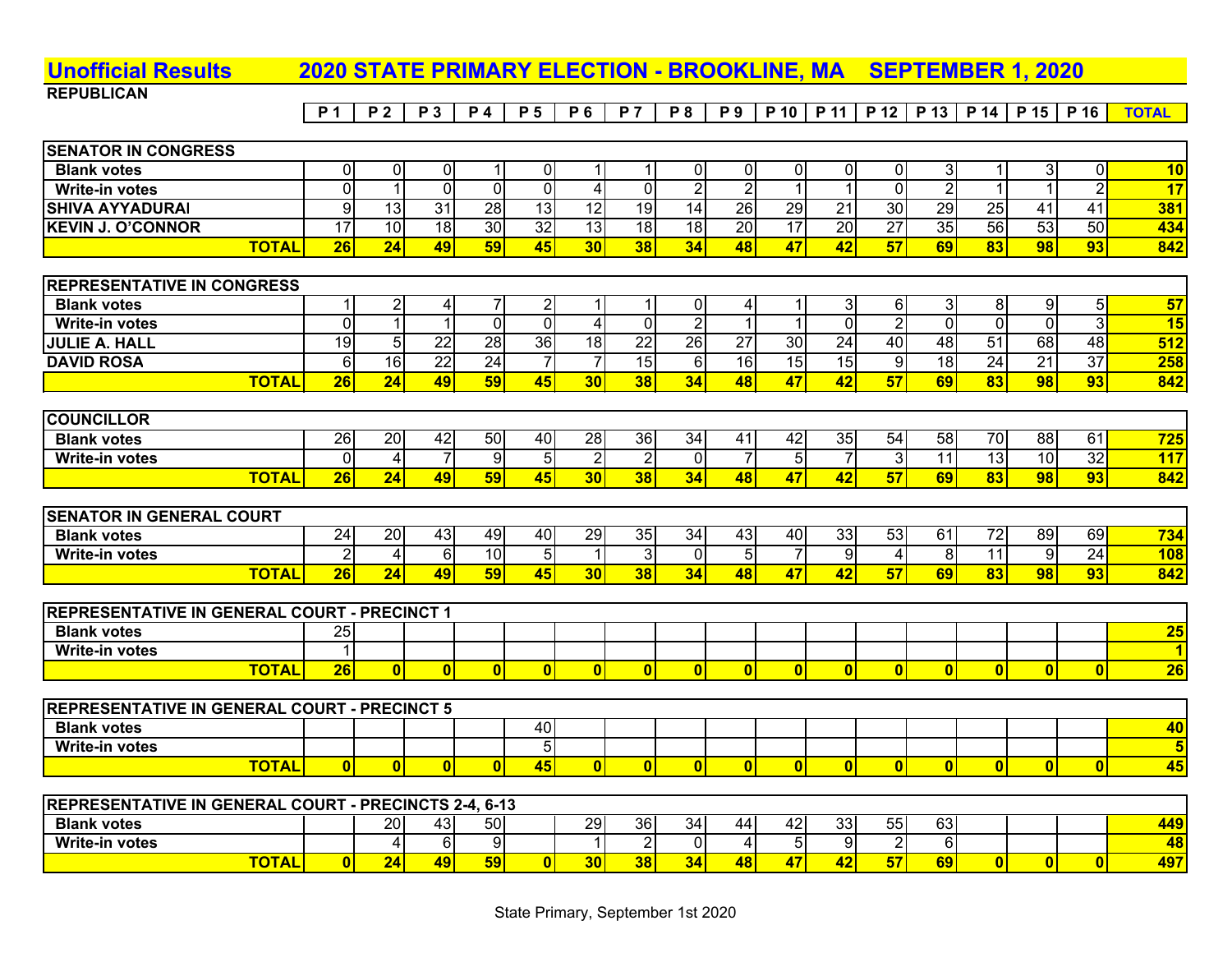### **REPUBLICAN**P1 | P2 | P3 | P4 | P5 | P6 | P7 | P8 | P9 | P10 | P11 | P12 | P13 | P14 | P15 | P16 <mark>| TOTAL</mark> **Unofficial Results 2020 STATE PRIMARY ELECTION - BROOKLINE, MA SEPTEMBER 1, 2020 REPRESENTATIVE IN GENERAL COURT - PRECINCTS 14-16 Blank votes**74 89 69 **232**

| <b>Write-in votes</b>      |              |    |    |                 |                 |                 |            |                |          |    |    |    |     |      |            | 9          | 24         | 42          |
|----------------------------|--------------|----|----|-----------------|-----------------|-----------------|------------|----------------|----------|----|----|----|-----|------|------------|------------|------------|-------------|
|                            | <b>TOTAL</b> |    |    |                 |                 |                 |            |                |          |    |    |    |     |      | 83         | 98         | 93         | 274         |
|                            |              |    |    |                 |                 |                 |            |                |          |    |    |    |     |      |            |            |            |             |
| <b>REGISTER OF PROBATE</b> |              |    |    |                 |                 |                 |            |                |          |    |    |    |     |      |            |            |            |             |
| <b>Blank votes</b>         |              | 25 | 21 | 44              | 49              | 41              | 29         | 35             | 34       | 44 | 42 | 34 | 55  | 62   | 74         | 89         | 69         | 747         |
| <b>Write-in votes</b>      |              |    | 3  | 5 <sub>l</sub>  | 10 <sup>1</sup> | 4               |            | 31             | ΩI       |    |    | 8  |     |      |            | 9          | 24         | 95          |
|                            | <b>TOTAL</b> | 26 | 24 | 49              | 59              | 45              | 30         | 38             | 34       | 48 | 47 | 42 | 57  | 69   | 83         | 98         | 93         | 842         |
|                            |              |    |    |                 |                 |                 |            |                |          |    |    |    |     |      |            |            |            |             |
| <b>COUNTY COMMISSIONER</b> |              |    |    |                 |                 |                 |            |                |          |    |    |    |     |      |            |            |            |             |
| <b>Blank votes</b>         |              | 51 | 46 | 88              | 109             | 87              | 59         | 73             | 68       | 93 | 87 | 75 | 111 | 1361 | 157        | 188        | 170        | <b>1598</b> |
| <b>Write-in votes</b>      |              |    | റ  | 10 <sup>1</sup> | -91             | 31              |            | 31             | $\Omega$ | 3  |    | 9  |     |      |            | 8          | 16         | 86          |
|                            | <b>TOTAL</b> | 52 | 48 | 98              | 118             | 90 <sub>l</sub> | <b>601</b> | 76I            | 68       | 96 | 94 | 84 | 114 | 138  | <b>166</b> | <b>196</b> | <b>186</b> | <b>1684</b> |
|                            |              |    |    |                 |                 |                 |            |                |          |    |    |    |     |      |            |            |            |             |
| <b>COUNTY TREASURER</b>    |              |    |    |                 |                 |                 |            |                |          |    |    |    |     |      |            |            |            |             |
| <b>Blank votes</b>         |              | 25 | 20 | 42              | 53              | 43              | 29         | 35             | 33       | 43 | 42 | 35 | 55  | 65   | 75         | 92         | 73         | 760         |
| <b>Write-in votes</b>      |              |    |    |                 | -61             | 2               |            | 3 <sup>l</sup> |          | 5  | 51 |    |     |      | 8          | 6          | 20         | 82          |

| <b>SHERIFF (VACANCY)</b>  |       |            |           |    |     |                 |    |     |     |     |     |     |     |           |                 |         |     |
|---------------------------|-------|------------|-----------|----|-----|-----------------|----|-----|-----|-----|-----|-----|-----|-----------|-----------------|---------|-----|
| <b>Blank votes</b>        |       |            | 13.       |    | 10  |                 |    | 10I | 16I | I2I | 101 |     |     | <b>26</b> | 24              | າາ<br>▵ | 219 |
| Write-in votes            |       |            |           |    |     |                 |    |     |     |     |     |     |     |           |                 |         |     |
| <b>JERRY P. McDERMOTT</b> |       | ີ          | <b>36</b> | 49 | 35  | 20 <sub>l</sub> | 29 | 24  | 32  | 34  | 31  | ר ו | 52' | 57        | 74              |         | 618 |
|                           | TOTAL | ne<br>40 K | 49        |    | 451 | 30              | 38 |     | 48  |     |     |     | 691 | 83        | 98 <sub>1</sub> | 93      | 842 |

TOTAL| 26| 24| 49| 59| 45| 30| 38| 34| 48| 47| 42| 57| 69| 83| 98| 93| 842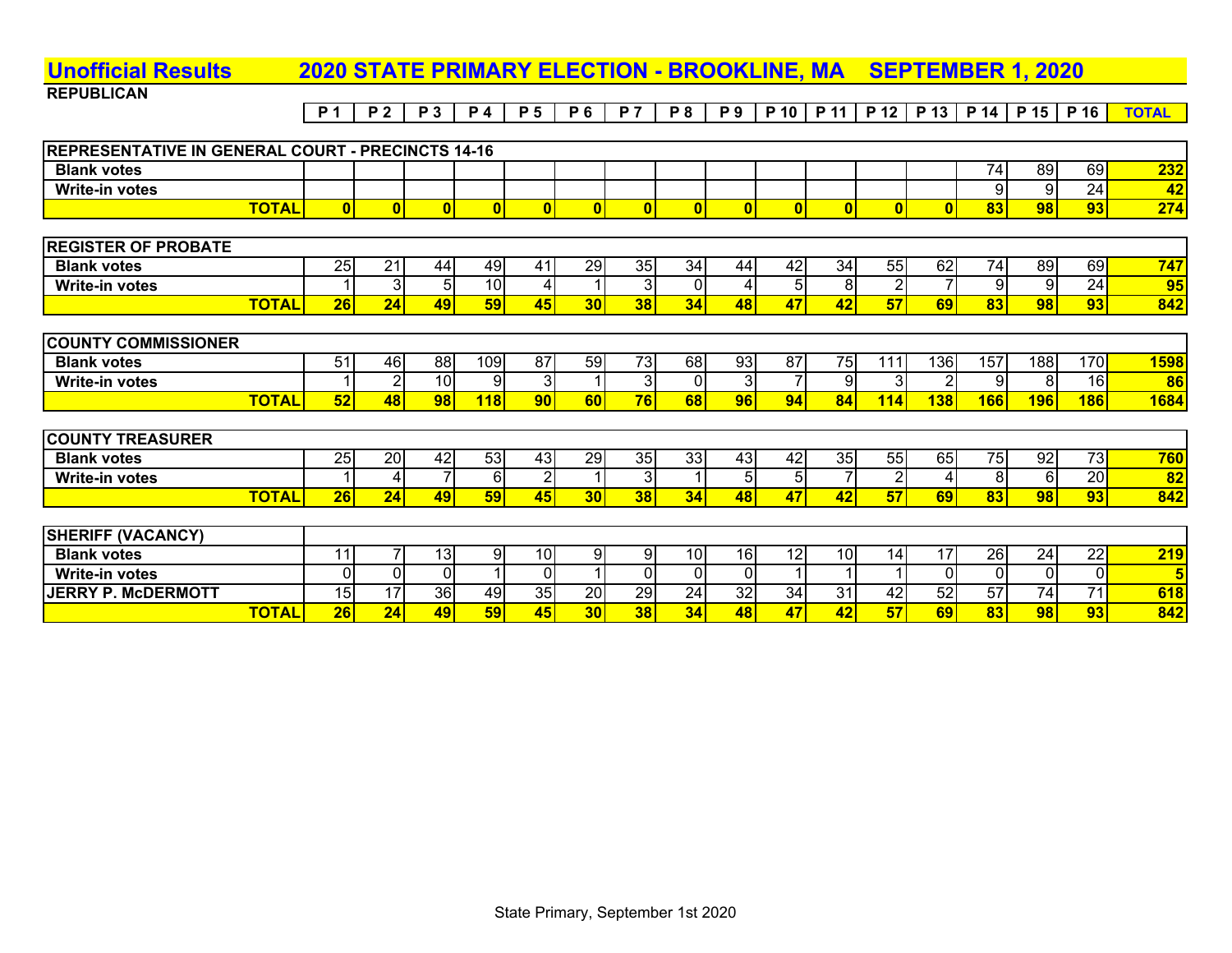| <b>Unofficial Results</b>                             |              |                         |                         |                         | <b>2020 STATE PRIMARY ELECTION - BROOKLINE, MA</b> |                         |                         |                         |                         |                         |                         |                         |                         | <b>SEPTEMBER 1, 2020</b> |                         |                         |                         |                         |
|-------------------------------------------------------|--------------|-------------------------|-------------------------|-------------------------|----------------------------------------------------|-------------------------|-------------------------|-------------------------|-------------------------|-------------------------|-------------------------|-------------------------|-------------------------|--------------------------|-------------------------|-------------------------|-------------------------|-------------------------|
| <b>GREEN RAINBOW</b>                                  |              |                         |                         |                         |                                                    |                         |                         |                         |                         |                         |                         |                         |                         |                          |                         |                         |                         |                         |
|                                                       |              | P <sub>1</sub>          | <b>P2</b>               | <b>P3</b>               | <b>P4</b>                                          | <b>P</b> 5              | <b>P6</b>               | <b>P</b> 7              | P 8                     | P 9                     |                         | P 10 P 11               | P 12                    | P 13                     | P 14                    | P 15                    | P 16                    | <b>TOTAL</b>            |
|                                                       |              |                         |                         |                         |                                                    |                         |                         |                         |                         |                         |                         |                         |                         |                          |                         |                         |                         |                         |
| <b>SENATOR IN CONGRESS</b>                            |              |                         |                         |                         |                                                    |                         |                         |                         |                         |                         |                         |                         |                         |                          |                         |                         |                         |                         |
| <b>Blank votes</b>                                    |              | $\pmb{0}$               | $\overline{0}$          | $\overline{0}$          | $\overline{0}$                                     | $\overline{0}$          | $\overline{0}$          | $\Omega$                | $\overline{0}$          | $\pmb{0}$               | $\overline{0}$          | 0                       | $\overline{0}$          | $\overline{0}$           | $\overline{0}$          | $\overline{0}$          | $\overline{0}$          | $\bf{0}$                |
| Write-in votes                                        |              | $\overline{0}$          | $\overline{\mathsf{o}}$ | $\overline{0}$          | $\overline{0}$                                     | $\overline{0}$          | $\overline{1}$          | $\overline{0}$          | $\overline{0}$          | $\overline{0}$          | $\mathbf 1$             | $\overline{0}$          | $\overline{0}$          | $\overline{2}$           | $\overline{\mathbf{0}}$ | $\mathbf{1}$            | $\overline{0}$          | $\overline{\mathbf{5}}$ |
|                                                       | <b>TOTAL</b> | $\overline{\mathbf{0}}$ | $\overline{0}$          | $\overline{\mathbf{0}}$ | $\overline{\mathbf{0}}$                            | $\overline{\mathbf{0}}$ | $\overline{1}$          | $\overline{\mathbf{0}}$ | $\overline{\mathbf{0}}$ | $\overline{\mathbf{0}}$ | $\overline{\mathbf{1}}$ | $\overline{0}$          | $\overline{\mathbf{0}}$ | $\overline{\mathbf{2}}$  | $\overline{\mathbf{0}}$ | $\overline{1}$          | $\overline{\textbf{0}}$ | $\overline{\mathbf{5}}$ |
|                                                       |              |                         |                         |                         |                                                    |                         |                         |                         |                         |                         |                         |                         |                         |                          |                         |                         |                         |                         |
| <b>REPRESENTATIVE IN CONGRESS</b>                     |              |                         |                         |                         |                                                    |                         |                         |                         |                         |                         |                         |                         |                         |                          |                         |                         |                         |                         |
| <b>Blank votes</b>                                    |              | $\overline{0}$          | $\overline{0}$          | $\overline{0}$          | $\overline{0}$                                     | $\overline{0}$          | $\overline{0}$          | 0                       | $\overline{0}$          | $\overline{0}$          | $\mathbf 0$             | $\pmb{0}$               | $\overline{0}$          | $\overline{0}$           | $\overline{0}$          | $\overline{0}$          | $\overline{0}$          | $\overline{\mathbf{0}}$ |
| <b>Write-in votes</b>                                 |              | $\overline{\mathbf{0}}$ | $\overline{\mathsf{o}}$ | $\overline{0}$          | $\overline{0}$                                     | $\overline{0}$          | $\overline{1}$          | $\overline{0}$          | $\overline{0}$          | $\overline{\mathbf{0}}$ |                         | $\overline{0}$          | $\overline{0}$          | $\overline{2}$           | $\overline{0}$          | $\mathbf{1}$            | $\overline{0}$          | $\overline{\mathbf{5}}$ |
|                                                       | <b>TOTAL</b> | $\overline{0}$          | $\mathbf{0}$            | $\overline{\mathbf{0}}$ | $\overline{0}$                                     | $\overline{\mathbf{0}}$ | $\overline{1}$          | $\overline{\mathbf{0}}$ | $\overline{0}$          | $\overline{\mathbf{0}}$ | $\overline{1}$          | $\overline{\mathbf{0}}$ | 0                       | $\overline{\mathbf{2}}$  | $\overline{0}$          | $\overline{\mathbf{1}}$ | $\overline{\mathbf{0}}$ | $\overline{\mathbf{5}}$ |
|                                                       |              |                         |                         |                         |                                                    |                         |                         |                         |                         |                         |                         |                         |                         |                          |                         |                         |                         |                         |
| <b>COUNCILLOR</b>                                     |              |                         |                         |                         |                                                    |                         |                         |                         |                         |                         |                         |                         |                         |                          |                         |                         |                         |                         |
| <b>Blank votes</b>                                    |              | $\pmb{0}$               | $\mathbf 0$             | $\overline{0}$          | 0                                                  | 0                       | 1                       | $\Omega$                | $\overline{0}$          | $\pmb{0}$               |                         | $\mathbf 0$             | $\overline{0}$          | $\mathbf 0$              | $\overline{0}$          | 1                       | $\overline{0}$          | $\overline{\mathbf{3}}$ |
| <b>Write-in votes</b>                                 |              | $\overline{\mathbf{0}}$ | $\overline{\mathsf{o}}$ | $\overline{0}$          | $\overline{0}$                                     | $\overline{0}$          | $\overline{0}$          | $\overline{0}$          | $\overline{0}$          | $\overline{0}$          | $\overline{\mathsf{o}}$ | $\overline{\mathsf{o}}$ | $\overline{0}$          | $\overline{2}$           | $\overline{0}$          | $\overline{0}$          | $\overline{0}$          | $\overline{\mathbf{2}}$ |
|                                                       | <b>TOTAL</b> | $\overline{0}$          | $\overline{0}$          | $\overline{\mathbf{0}}$ | $\overline{\mathbf{0}}$                            | $\overline{\mathbf{0}}$ | $\overline{\mathbf{1}}$ | $\overline{\mathbf{0}}$ | $\overline{\mathbf{0}}$ | $\overline{\mathbf{0}}$ | $\blacksquare$          | $\overline{\mathbf{0}}$ | $\overline{\mathbf{0}}$ | $\overline{2}$           | $\overline{\mathbf{0}}$ | $\overline{\mathbf{1}}$ | $\overline{\mathbf{0}}$ | $\overline{\mathbf{5}}$ |
|                                                       |              |                         |                         |                         |                                                    |                         |                         |                         |                         |                         |                         |                         |                         |                          |                         |                         |                         |                         |
| <b>SENATOR IN GENERAL COURT</b>                       |              |                         |                         |                         |                                                    |                         |                         |                         |                         |                         |                         |                         |                         |                          |                         |                         |                         |                         |
| <b>Blank votes</b>                                    |              | $\overline{0}$          | $\overline{0}$          | $\overline{0}$          | $\overline{0}$                                     | $\overline{0}$          | 1                       | 0                       | $\overline{0}$          | $\overline{0}$          |                         | $\overline{0}$          | $\overline{0}$          | $\overline{0}$           | $\overline{0}$          | $\overline{0}$          | $\overline{0}$          | $\overline{\mathbf{2}}$ |
| <b>Write-in votes</b>                                 |              | $\overline{\mathbf{0}}$ | $\overline{0}$          | $\overline{0}$          | $\overline{0}$                                     | $\overline{0}$          | $\overline{0}$          | $\overline{0}$          | $\overline{0}$          | $\overline{0}$          | $\overline{\mathsf{o}}$ | $\overline{\mathsf{o}}$ | $\overline{0}$          | $\overline{2}$           | $\overline{0}$          | $\mathbf{1}$            | $\overline{\mathbf{0}}$ | $\overline{\mathbf{3}}$ |
|                                                       | <b>TOTAL</b> | $\overline{0}$          | $\Omega$                | $\overline{\mathbf{0}}$ | $\overline{0}$                                     | $\mathbf{0}$            | $\overline{\mathbf{1}}$ | $\overline{0}$          | $\overline{0}$          | $\overline{0}$          | $\overline{1}$          | $\overline{0}$          | $\overline{0}$          | $\overline{2}$           | $\overline{\mathbf{0}}$ | $\blacktriangleleft$    | $\overline{0}$          | $\overline{\mathbf{5}}$ |
|                                                       |              |                         |                         |                         |                                                    |                         |                         |                         |                         |                         |                         |                         |                         |                          |                         |                         |                         |                         |
| REPRESENTATIVE IN GENERAL COURT - PRECINCT 1          |              |                         |                         |                         |                                                    |                         |                         |                         |                         |                         |                         |                         |                         |                          |                         |                         |                         |                         |
| <b>Blank votes</b>                                    |              | 0                       |                         |                         |                                                    |                         |                         |                         |                         |                         |                         |                         |                         |                          |                         |                         |                         | $\overline{\mathbf{0}}$ |
| <b>Write-in votes</b>                                 |              | $\overline{0}$          |                         |                         |                                                    |                         |                         |                         |                         |                         |                         |                         |                         |                          |                         |                         |                         | $\overline{\mathbf{0}}$ |
|                                                       | <b>TOTAL</b> | $\overline{0}$          | $\overline{0}$          | $\mathbf{0}$            | $\overline{0}$                                     | $\overline{\mathbf{0}}$ | $\overline{0}$          | $\overline{0}$          | $\overline{0}$          | $\overline{0}$          | $\overline{0}$          | $\overline{0}$          | $\mathbf{0}$            | $\overline{0}$           | $\overline{0}$          | $\overline{0}$          | $\overline{0}$          | $\overline{\mathbf{0}}$ |
|                                                       |              |                         |                         |                         |                                                    |                         |                         |                         |                         |                         |                         |                         |                         |                          |                         |                         |                         |                         |
| <b>REPRESENTATIVE IN GENERAL COURT - PRECINCT 5</b>   |              |                         |                         |                         |                                                    |                         |                         |                         |                         |                         |                         |                         |                         |                          |                         |                         |                         |                         |
| <b>Blank votes</b>                                    |              |                         |                         |                         |                                                    | $\overline{0}$          |                         |                         |                         |                         |                         |                         |                         |                          |                         |                         |                         | $\bf{0}$                |
| Write-in votes                                        |              |                         |                         |                         |                                                    | $\overline{0}$          |                         |                         |                         |                         |                         |                         |                         |                          |                         |                         |                         | $\overline{\mathbf{0}}$ |
|                                                       | <b>TOTAL</b> | $\overline{0}$          | $\overline{0}$          | $\overline{0}$          | $\overline{0}$                                     | $\overline{\mathbf{0}}$ | $\overline{0}$          | $\mathbf{0}$            | $\overline{0}$          | $\overline{0}$          | $\overline{0}$          | $\overline{0}$          | $\mathbf{0}$            | $\overline{0}$           | $\overline{0}$          | $\mathbf{0}$            | 0                       | $\overline{\mathbf{0}}$ |
|                                                       |              |                         |                         |                         |                                                    |                         |                         |                         |                         |                         |                         |                         |                         |                          |                         |                         |                         |                         |
| REPRESENTATIVE IN GENERAL COURT - PRECINCTS 2-4, 6-13 |              |                         |                         |                         |                                                    |                         |                         |                         |                         |                         |                         |                         |                         |                          |                         |                         |                         |                         |
| <b>Blank votes</b>                                    |              |                         | 0                       | $\overline{0}$          | 01                                                 |                         | $\overline{0}$          | 0                       | $\overline{0}$          | $\overline{0}$          |                         | $\mathbf 0$             | $\overline{0}$          | 0                        |                         |                         |                         | $\overline{\mathbf{1}}$ |
| Write-in votes                                        |              |                         | $\mathbf 0$             | $\overline{0}$          | $\overline{0}$                                     |                         | $\overline{1}$          | $\overline{0}$          | $\overline{0}$          | $\overline{0}$          | $\pmb{0}$               | $\overline{0}$          | $\mathbf 0$             | $\overline{2}$           |                         |                         |                         | $\overline{\mathbf{3}}$ |
|                                                       | <b>TOTAL</b> | $\mathbf{0}$            | $\overline{0}$          | $\overline{\mathbf{0}}$ | $\overline{\mathbf{0}}$                            | $\overline{0}$          | $\overline{1}$          | $\overline{\mathbf{0}}$ | $\overline{\mathbf{0}}$ | $\overline{0}$          | $\overline{\mathbf{1}}$ | $\overline{0}$          | $\overline{\mathbf{0}}$ | $\overline{2}$           | $\overline{0}$          | $\mathbf{0}$            | $\mathbf{0}$            | $\overline{4}$          |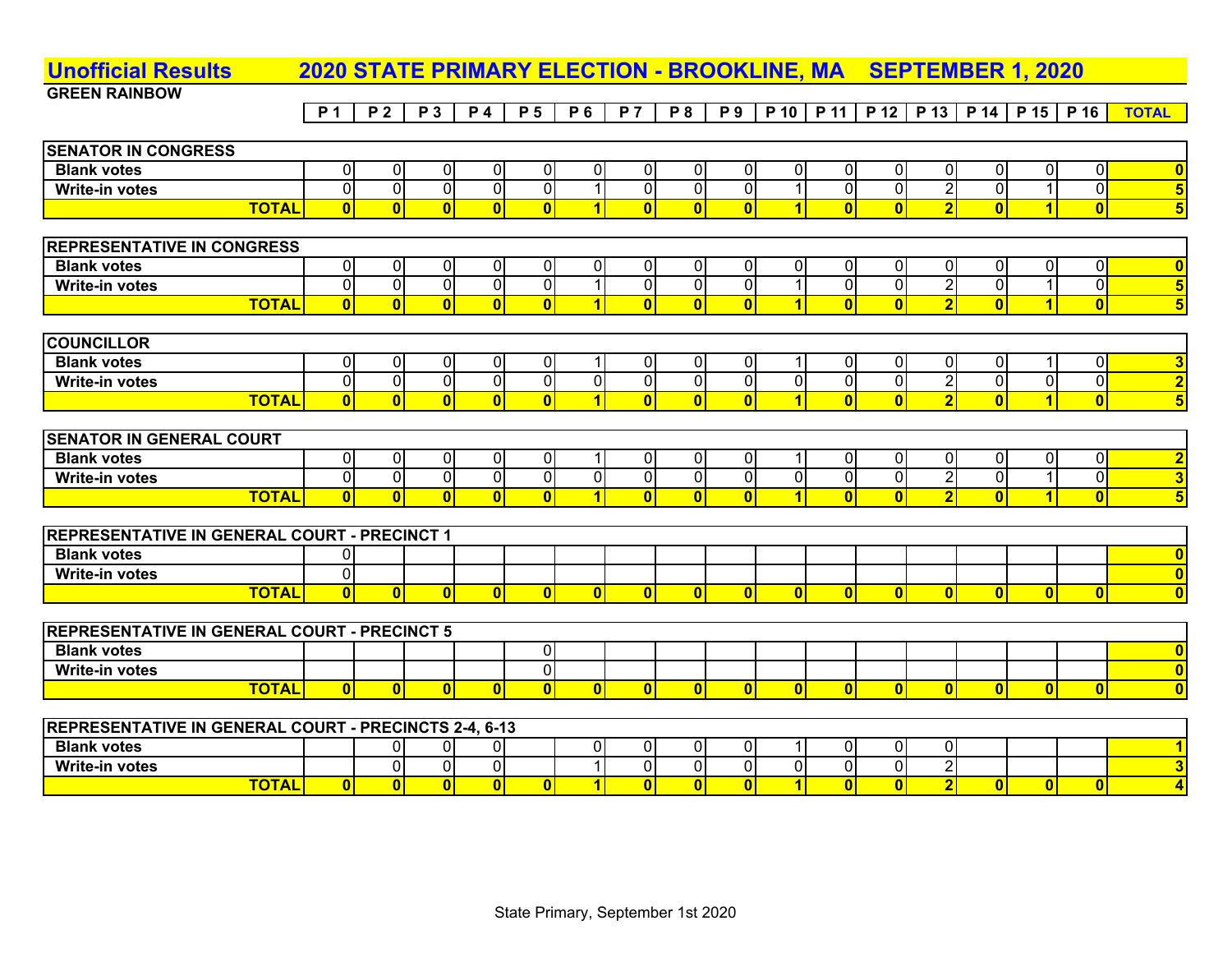#### **GREEN RAINBOW**<u>P1 | P2 | P3 | P4 | P5 | P6 | P7 | P8 | P9 | P10 | P11 | P12 | P13 | P14 | P15 | P16 | TOTAL</u> **Unofficial Results 2020 STATE PRIMARY ELECTION - BROOKLINE, MA SEPTEMBER 1, 2020 REPRESENTATIVE IN GENERAL COURT - PRECINCTS 14-16 Blank votes** 000 **0 Write-in votes** 010 **1 TOTAL 0000000000000010 1 REGISTER OF PROBATE Blank votes** 0000010001000010 **3 Write-in votes** 0000000000002000 **2 TOTAL 0000010001002010 5 COUNTY COMMISSIONER Blank votes** 0000020002001020 **7 Write-in votes** 0000000000003000 **3 TOTAL**L| 0| 0| 0| 0| 0| 2| 0| 0| 0| 2| 0| 0| 4| 0| 2| 0| 10

| <b>ICOUNTY TREASURER</b> |    |  |    |             |  |              |  |              |   |  |  |
|--------------------------|----|--|----|-------------|--|--------------|--|--------------|---|--|--|
| <b>Blank votes</b>       | ОL |  | ωL |             |  | $\mathbf{I}$ |  | O            |   |  |  |
| <b>Write-in votes</b>    | ΩI |  | ΩL | $\sim$<br>υ |  | ш            |  | $\sim$<br>υı | ◠ |  |  |
| <b>TOTAL</b>             |    |  |    |             |  |              |  |              |   |  |  |

| <b>SHERIFF (VACANCY)</b> |              |  |  |  |  |  |  |     |  |  |
|--------------------------|--------------|--|--|--|--|--|--|-----|--|--|
| <b>Blank votes</b>       |              |  |  |  |  |  |  | OI. |  |  |
| <b>Write-in votes</b>    |              |  |  |  |  |  |  | OΙ  |  |  |
|                          | <b>TOTAL</b> |  |  |  |  |  |  |     |  |  |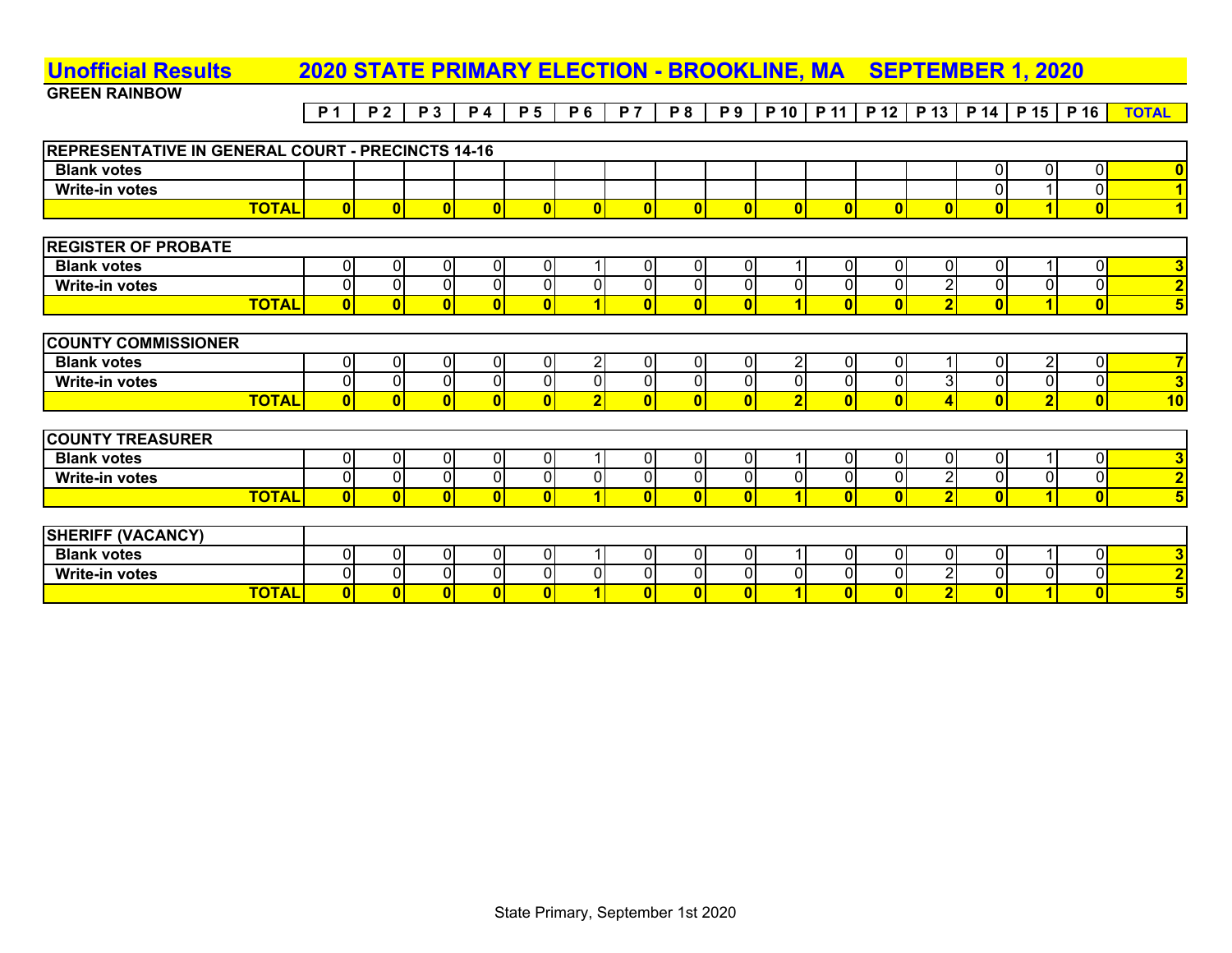| <b>Unofficial Results</b>                                    |                  |                         |                         | <b>2020 STATE PRIMARY ELECTION - BROOKLINE, MA</b> |                         |                         |                         |                         |                         |                         |                         |                          | <b>SEPTEMBER 1, 2020</b> |                         |                         |                         |                         |
|--------------------------------------------------------------|------------------|-------------------------|-------------------------|----------------------------------------------------|-------------------------|-------------------------|-------------------------|-------------------------|-------------------------|-------------------------|-------------------------|--------------------------|--------------------------|-------------------------|-------------------------|-------------------------|-------------------------|
| <b>LIBERTARIAN</b>                                           |                  |                         |                         |                                                    |                         |                         |                         |                         |                         |                         |                         |                          |                          |                         |                         |                         |                         |
|                                                              | $\overline{P}$ 1 | $\overline{P}$          | P 3                     | P 4                                                | P <sub>5</sub>          | P 6                     | P <sub>7</sub>          | P 8                     | P <sub>9</sub>          | $P$ 10                  | P 11                    | P 12                     | $\overline{P}$ 13        | P 14                    | P 15                    | P 16                    | <b>TOTAL</b>            |
|                                                              |                  |                         |                         |                                                    |                         |                         |                         |                         |                         |                         |                         |                          |                          |                         |                         |                         |                         |
| <b>SENATOR IN CONGRESS</b>                                   |                  |                         |                         |                                                    |                         |                         |                         |                         |                         |                         |                         |                          |                          |                         |                         |                         |                         |
| <b>Blank votes</b>                                           | $\overline{0}$   | $\overline{0}$          | $\overline{0}$          | $\mathbf{1}$                                       | $\overline{0}$          | $\pmb{0}$               | 0                       | $\overline{0}$          | $\overline{0}$          | $\mathbf 0$             | 0                       | $\Omega$                 | $\overline{0}$           | $\overline{0}$          | $\overline{0}$          | $\overline{0}$          | $\overline{\mathbf{1}}$ |
| Write-in votes                                               | $\overline{1}$   | $\mathbf{1}$            | $\overline{0}$          | $\overline{2}$                                     | $\overline{2}$          | $\mathbf{1}$            | $\overline{4}$          | $\overline{0}$          | $\overline{2}$          | $\overline{0}$          | $\overline{0}$          | $\mathbf{1}$             | $\mathbf{1}$             | $\overline{0}$          | $\overline{0}$          | 0                       | 15                      |
| <b>TOTAL</b>                                                 | $\overline{1}$   | 1                       | $\overline{0}$          | $\overline{3}$                                     | $\overline{2}$          | $\overline{\mathbf{1}}$ | $\overline{4}$          | $\overline{0}$          | $\overline{2}$          | $\overline{0}$          | $\overline{0}$          | $\vert$ 1                | $\overline{\mathbf{1}}$  | $\overline{0}$          | $\overline{0}$          | $\overline{\mathbf{0}}$ | 16                      |
|                                                              |                  |                         |                         |                                                    |                         |                         |                         |                         |                         |                         |                         |                          |                          |                         |                         |                         |                         |
| <b>REPRESENTATIVE IN CONGRESS</b>                            |                  |                         |                         |                                                    |                         |                         |                         |                         |                         |                         |                         |                          |                          |                         |                         |                         |                         |
| <b>Blank votes</b>                                           | $\overline{0}$   | $\overline{\mathbf{c}}$ | $\overline{0}$          |                                                    | $\overline{0}$          | $\mathbf{1}$            | 0                       | $\overline{0}$          | $\overline{0}$          | $\overline{0}$          | $\overline{\mathsf{o}}$ | $\overline{0}$           | $\overline{0}$           | $\overline{0}$          | $\overline{0}$          | $\overline{0}$          | $\overline{\mathbf{2}}$ |
| <b>Write-in votes</b>                                        | $\overline{1}$   | $\overline{1}$          | $\overline{0}$          | $\overline{2}$                                     | $\overline{2}$          | $\overline{0}$          | $\overline{4}$          | $\overline{\mathsf{o}}$ | $\overline{2}$          | $\overline{\mathsf{o}}$ | $\overline{0}$          | $\overline{\phantom{0}}$ | $\overline{1}$           | $\overline{0}$          | $\overline{0}$          | $\overline{0}$          | $\overline{14}$         |
| <b>TOTAL</b>                                                 | $\overline{1}$   | $\blacksquare$          | $\overline{\mathbf{0}}$ | $\overline{\mathbf{3}}$                            | $\overline{2}$          | $\overline{\mathbf{1}}$ | $\overline{4}$          | $\overline{0}$          | $\overline{\mathbf{2}}$ | $\overline{0}$          | $\overline{0}$          | $\overline{\mathbf{1}}$  | $\overline{\mathbf{1}}$  | $\overline{0}$          | 0                       | 0                       | 16                      |
|                                                              |                  |                         |                         |                                                    |                         |                         |                         |                         |                         |                         |                         |                          |                          |                         |                         |                         |                         |
| <b>COUNCILLOR</b>                                            |                  |                         |                         |                                                    |                         |                         |                         |                         |                         |                         |                         |                          |                          |                         |                         |                         |                         |
| <b>Blank votes</b>                                           | $\overline{0}$   | $\overline{0}$          | $\overline{0}$          | $\overline{2}$                                     | $\overline{0}$          | $\mathbf{1}$            | $\pmb{0}$               | $\overline{0}$          | $\overline{2}$          | $\mathbf 0$             | $\pmb{0}$               | $\overline{0}$           | 1                        | $\overline{0}$          | $\overline{0}$          | $\overline{0}$          | 6                       |
| <b>Write-in votes</b>                                        | $\overline{1}$   | $\overline{1}$          | $\overline{0}$          | $\overline{1}$                                     | $\overline{2}$          | $\overline{0}$          | $\overline{4}$          | $\overline{0}$          | $\overline{0}$          | $\overline{0}$          | $\overline{\mathbf{0}}$ | $\mathbf{1}$             | $\overline{0}$           | $\overline{0}$          | $\overline{0}$          | $\overline{0}$          | 10                      |
| <b>TOTAL</b>                                                 | $\overline{1}$   | 11                      | $\overline{\mathbf{0}}$ | $\overline{\mathbf{3}}$                            | $\overline{2}$          | $\overline{\mathbf{1}}$ | $\overline{4}$          | $\overline{0}$          | $\overline{2}$          | $\overline{0}$          | $\overline{\mathbf{0}}$ | $\vert$ 1                | $\overline{\mathbf{1}}$  | $\overline{\mathbf{0}}$ | $\overline{\mathbf{0}}$ | $\overline{\mathbf{0}}$ | 16                      |
|                                                              |                  |                         |                         |                                                    |                         |                         |                         |                         |                         |                         |                         |                          |                          |                         |                         |                         |                         |
| <b>SENATOR IN GENERAL COURT</b>                              |                  |                         |                         |                                                    |                         |                         |                         |                         |                         |                         |                         |                          |                          |                         |                         |                         |                         |
| <b>Blank votes</b>                                           | $\overline{0}$   | $\overline{0}$          | $\overline{0}$          | $\overline{2}$                                     | $\overline{0}$          | $\mathbf{1}$            | $\mathbf 0$             | $\overline{0}$          | $\mathbf{1}$            | $\overline{0}$          | $\overline{0}$          | $\overline{0}$           | $\mathbf 1$              | $\overline{0}$          | 0                       | 0                       | $5\phantom{1}$          |
| <b>Write-in votes</b>                                        | $\overline{1}$   | $\mathbf{1}$            | $\overline{0}$          | $\mathbf{1}$                                       | $\overline{2}$          | $\overline{0}$          | $\overline{\mathbf{4}}$ | $\overline{0}$          | $\mathbf{1}$            | $\overline{0}$          | $\overline{0}$          | $\mathbf{1}$             | $\overline{0}$           | $\overline{0}$          | $\overline{0}$          | 0                       | $\overline{11}$         |
| <b>TOTAL</b>                                                 | $\blacksquare$   | $\blacksquare$          | $\overline{0}$          | $\overline{3}$                                     | $\overline{2}$          | $\overline{1}$          | $\overline{4}$          | $\overline{0}$          | $\overline{2}$          | $\overline{0}$          | $\overline{0}$          | $\blacksquare$           | $\overline{\mathbf{1}}$  | $\overline{0}$          | $\mathbf{0}$            | $\overline{0}$          | 16                      |
|                                                              |                  |                         |                         |                                                    |                         |                         |                         |                         |                         |                         |                         |                          |                          |                         |                         |                         |                         |
| <b>REPRESENTATIVE IN GENERAL COURT - PRECINCT 1</b>          |                  |                         |                         |                                                    |                         |                         |                         |                         |                         |                         |                         |                          |                          |                         |                         |                         |                         |
| <b>Blank votes</b>                                           | $\overline{0}$   |                         |                         |                                                    |                         |                         |                         |                         |                         |                         |                         |                          |                          |                         |                         |                         | $\overline{\mathbf{0}}$ |
| <b>Write-in votes</b>                                        | $\overline{1}$   |                         |                         |                                                    |                         |                         |                         |                         |                         |                         |                         |                          |                          |                         |                         |                         | $\overline{1}$          |
| <b>TOTAL</b>                                                 | 11               | $\mathbf{0}$            | 0                       | $\mathbf{0}$                                       | $\overline{0}$          | $\mathbf{0}$            | $\bf{0}$                | $\mathbf{0}$            | $\mathbf{0}$            | $\mathbf{0}$            | $\mathbf{0}$            | $\mathbf{0}$             | $\mathbf{0}$             | 0                       | $\mathbf{0}$            | 0                       | $\overline{1}$          |
|                                                              |                  |                         |                         |                                                    |                         |                         |                         |                         |                         |                         |                         |                          |                          |                         |                         |                         |                         |
| <b>REPRESENTATIVE IN GENERAL COURT - PRECINCT 5</b>          |                  |                         |                         |                                                    |                         |                         |                         |                         |                         |                         |                         |                          |                          |                         |                         |                         |                         |
| <b>Blank votes</b>                                           |                  |                         |                         |                                                    | $\overline{0}$          |                         |                         |                         |                         |                         |                         |                          |                          |                         |                         |                         | $\overline{\mathbf{0}}$ |
| <b>Write-in votes</b>                                        |                  |                         |                         |                                                    | $\overline{2}$          |                         |                         |                         |                         |                         |                         |                          |                          |                         |                         |                         | $\overline{\mathbf{2}}$ |
| <b>TOTAL</b>                                                 | $\overline{0}$   | $\overline{0}$          | $\overline{0}$          | $\overline{0}$                                     | $\overline{\mathbf{2}}$ | $\overline{0}$          | $\mathbf{0}$            | $\overline{0}$          | $\overline{0}$          | $\overline{0}$          | $\mathbf{0}$            | $\mathbf{0}$             | $\overline{0}$           | $\overline{0}$          | $\mathbf{0}$            | 0                       | $\overline{\mathbf{2}}$ |
|                                                              |                  |                         |                         |                                                    |                         |                         |                         |                         |                         |                         |                         |                          |                          |                         |                         |                         |                         |
| <b>REPRESENTATIVE IN GENERAL COURT - PRECINCTS 2-4, 6-13</b> |                  |                         |                         |                                                    |                         |                         |                         |                         |                         |                         |                         |                          |                          |                         |                         |                         |                         |
| <b>Blank votes</b>                                           |                  | $\overline{0}$          | $\overline{0}$          | $\overline{2}$                                     |                         | $\mathbf{1}$            | $\overline{0}$          | $\overline{0}$          | $\mathbf 1$             | $\overline{0}$          | $\mathbf 0$             | $\Omega$                 | $\mathbf 1$              |                         |                         |                         | $\overline{\mathbf{5}}$ |
| <b>Write-in votes</b>                                        |                  |                         | $\overline{0}$          | 1                                                  |                         | $\overline{\mathsf{o}}$ | $\overline{\mathbf{4}}$ | $\overline{0}$          | $\mathbf{1}$            | $\overline{\mathsf{o}}$ | $\overline{0}$          |                          | $\overline{0}$           |                         |                         |                         | $\overline{\mathbf{8}}$ |
| <b>TOTAL</b>                                                 | $\overline{0}$   | $\overline{1}$          | $\overline{0}$          | $\overline{3}$                                     | $\overline{0}$          | $\overline{\mathbf{1}}$ | $\overline{\mathbf{A}}$ | $\overline{\mathbf{0}}$ | $\overline{2}$          | $\overline{\mathbf{0}}$ | $\overline{0}$          | $\vert$ 1                | $\overline{1}$           | $\overline{0}$          | $\mathbf{0}$            | $\mathbf{0}$            | $\overline{13}$         |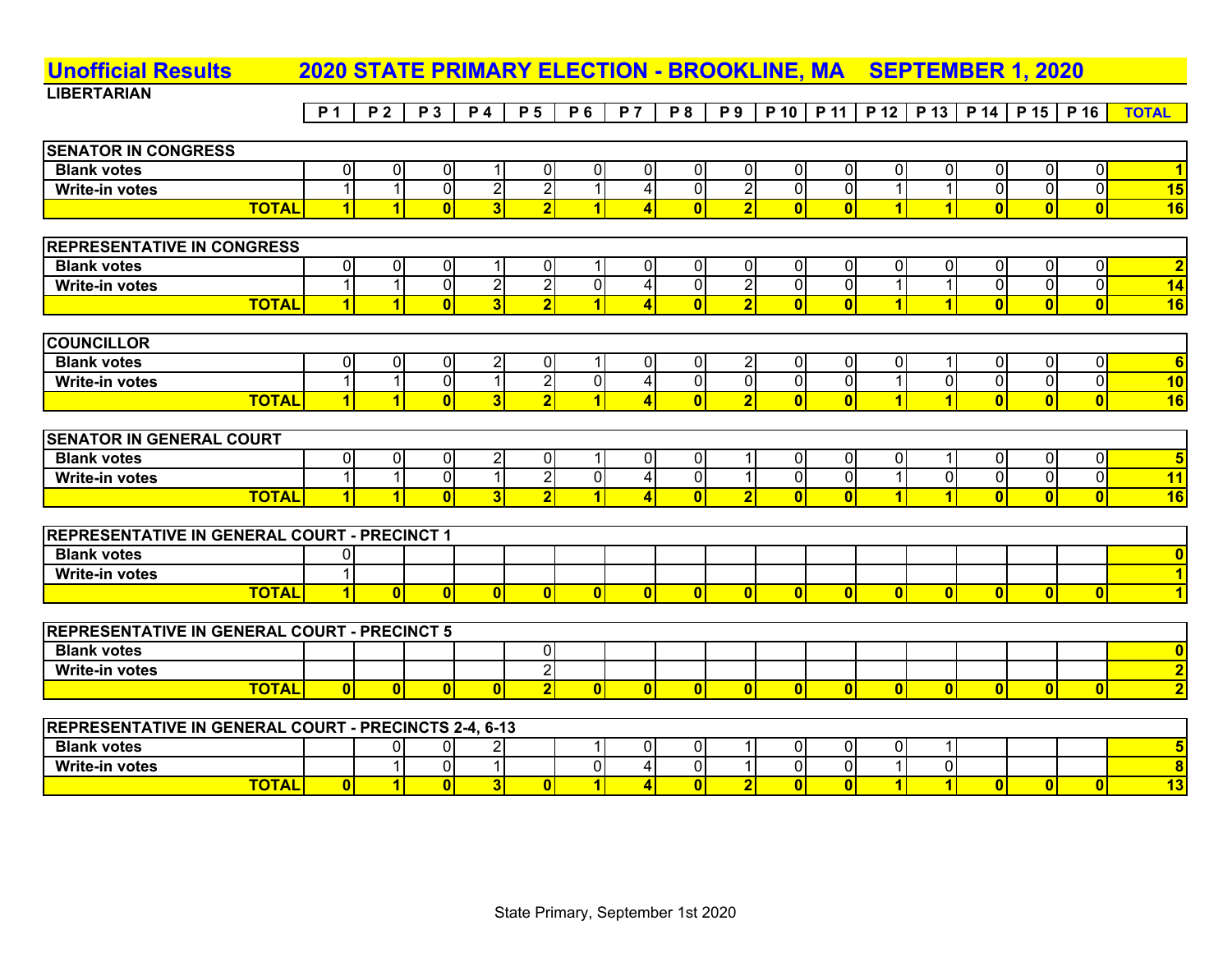#### **LIBERTARIAN**P1 | P2 | P3 | P4 | P5 | P6 | P7 | P8 | P9 | P10 | P11 | P12 | P13 | P14 | P15 | P16 <mark>| TOTAL</mark> **Unofficial Results 2020 STATE PRIMARY ELECTION - BROOKLINE, MA SEPTEMBER 1, 2020 REPRESENTATIVE IN GENERAL COURT - PRECINCTS 14-16 Blank votes** 000 **0 Write-in votes** 000 **0 TOTAL 0000000000000000 0 REGISTER OF PROBATE Blank votes** 0002010010001000 **5 Write-in votes**11 1 1 1 1 1 1 1 2 0 4 0 1 0 0 1 0 0 0 0 0 0 0 <mark>11</mark> **TOTAL**L| 1| 1| 0| 3| 2| 1| 4| 0| 2| 0| 0| 1| 1| 0| 0| 0| 16 **COUNTY COMMISSIONER Blank votes** 0004121040002000 **14 Write-in votes** 2202307000020000 **18 TOTAL**L| 2| 2| 0| 6| 4| 2| 8| 0| 4| 0| 0| 2| 2| 0| 0| 0| 32

| <b>COUNTY TREASURER</b> |   |  |              |  |  |   |  |  |    |
|-------------------------|---|--|--------------|--|--|---|--|--|----|
| <b>Blank votes</b>      | л |  | $\sim$<br>υı |  |  |   |  |  |    |
| <b>Write-in votes</b>   |   |  | $\sim$       |  |  | ~ |  |  | и  |
| <b>TOTAL</b>            |   |  |              |  |  |   |  |  | 16 |

| (VACANCY)<br><b>SHERIFF</b> |  |    |   |  |  |  |       |  |  |       |
|-----------------------------|--|----|---|--|--|--|-------|--|--|-------|
| <b>Blank votes</b>          |  | ΩI | - |  |  |  | . ) ! |  |  |       |
| Write-in votes              |  | ΩI |   |  |  |  |       |  |  | 4 A I |
| <b>TOTAL</b>                |  |    |   |  |  |  |       |  |  | 16    |